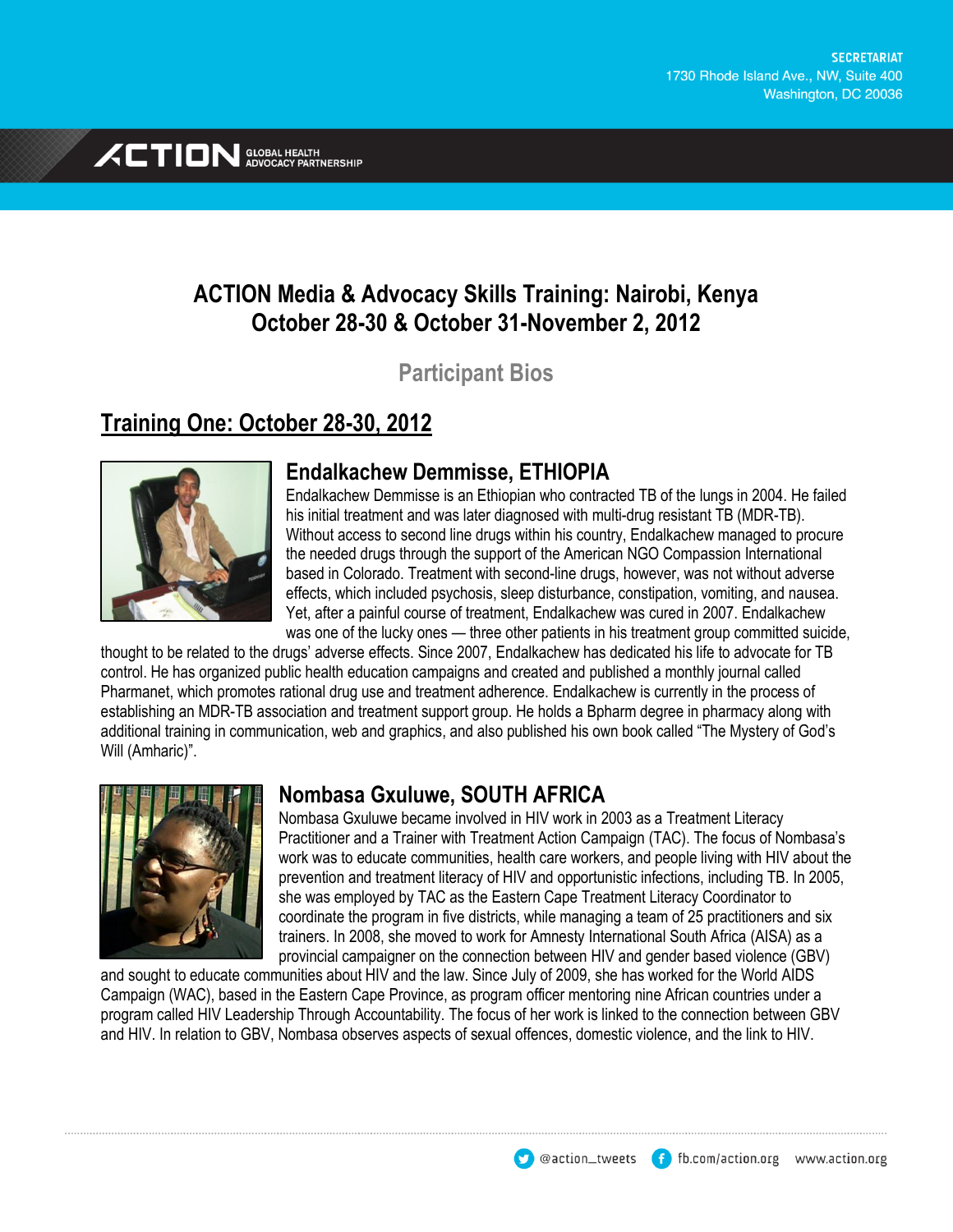

## **Luwiza Makukula, ZAMBIA**

Luwiza Makukula supervises and coordinates community treatment supporters working in the areas of TB, HIV/AIDS, and malaria at the Community Initiative for TB, HIV/AIDS and Malaria (CITAM+) in Zambia. Luwiza coordinates trainings for treatment supporters and community representatives. Since 2006, she has worked with three different NGOs in Zambia that focus on treatment, care, and support for patients, orphaned and vulnerable children (OVC's), and the co-epidemic of TB and HIV/AIDS. She is trained in psychosocial counseling, advocacy, communication, and social mobilization. She is a former TB patient, was diagnosed HIV positive in 2002, and is on life-saving treatment.



### **Abimbola Esther Martin, NIGERIA**

Abimbola Esther Martin's (nee Wintolu) struggles against TB and HIV started after she tested positive for HIV in 2000. During that time, she had very low knowledge of HIV and began a search for a cure. In the process, she lost huge sums of money paying for AIDS "medicines" that didn't work. She was widowed and later infected with TB through a homeless friend that she offered shelter in her house. Abimbola also suffered from stigma and discrimination from a close relation before being rescued by a good samaritan near the point of death. She completed her DOTS program and is cured of TB. She now works with PLAN Health Advocacy and Development Foundation in Ibadan, Nigeria as a Community Mobilization Officer where she is engaged in counseling, community education, enlightenment activities, and support/motivation of TB patients and persons living with HIV. Her dream is to defeat stigma and discrimination

related to HIV and TB through support for persons suffering from the diseases aimed towards projecting them in positive light.



## **Noloyiso Ntamehlo, SOUTH AFRICA**

Noloyiso Ntamehlo works for Treatment Action Campaign (TAC) as a District coordinator in Lusikisiki, Eastern Cape. She joined TAC in 2003 as a volunteer for the Mcobothini branch. In 2004, Noloyiso became the organizer of the OR Tambo District supporting 19 TAC branches. In 2005 she became a treatment literacy practitioner providing treatment also education in the different communities and in 2006 she became a District Coordinator. She serves as a board member for an HIV/AIDS adherence councilor organization in Lusikisiki. Noloyiso finished a Public Management course in East London College, South Africa. She is a passionate HIV activist and advocate for a better health for all.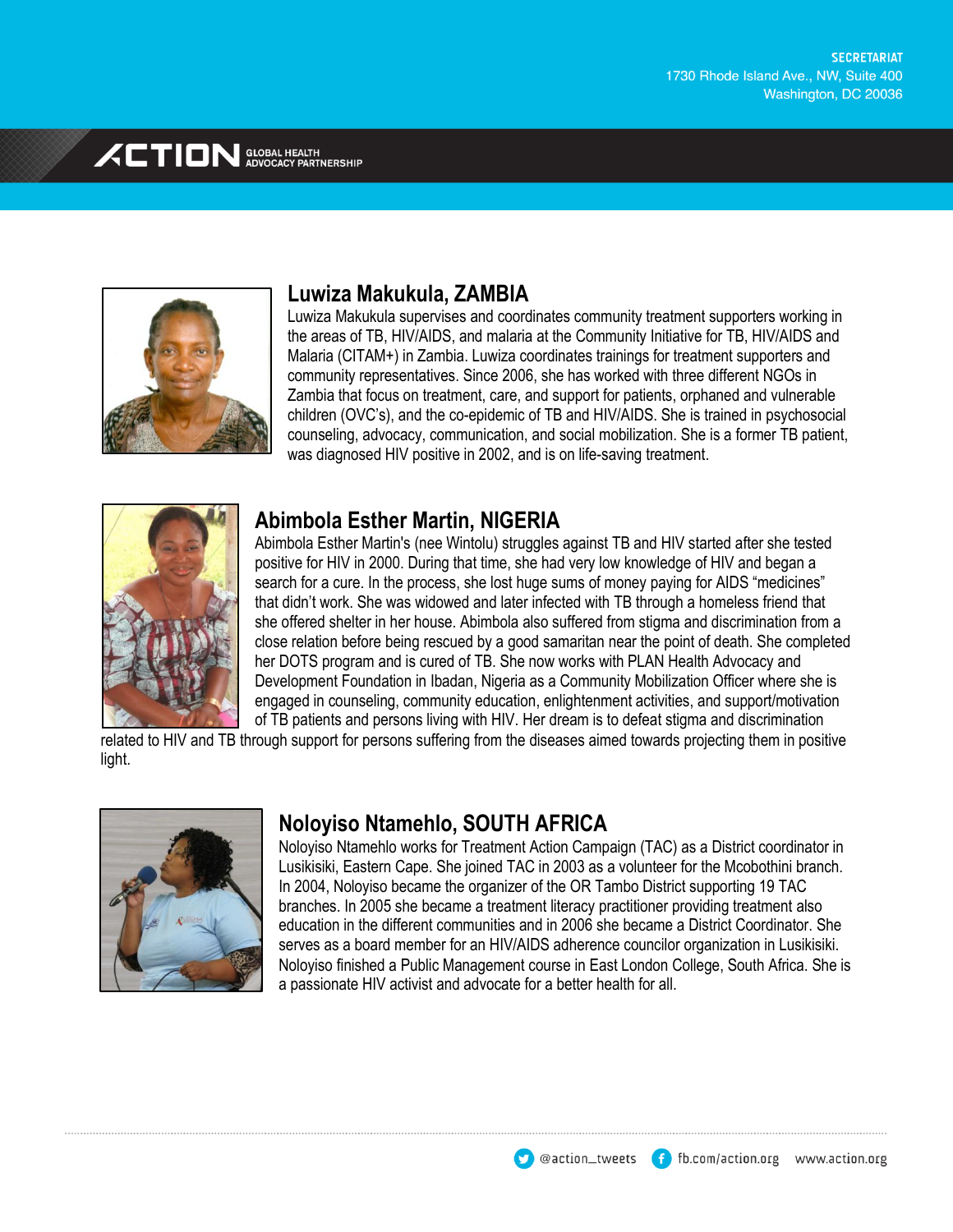

# **Jean Romain, CAMEROON**

Jean is a married father of three living in Bafoussam, Cameroon. In 2011, he earned a diploma from the University of Ouagadougou in Burkina Faso (DIU) with a focus on addressing HIV/AIDS in Africa. Professionally, Jean began his career in 1991 as an accountant in the Evangelical Church of Cameroon. Since 2002, he has been the president of an NGO named ORISADE (International Organization for Health and Development) located in Bafoussam. Jean also serves as the vice coordinator of the coalition on NGOs fighting against HIV/AIDS in the West Cameroon. Jean's organization was recently awarded a Stop TB Partnership Challenge Facility for Civil Society grant for a community and social mobilization project called Therapeutic Management of Sex Workers Suffering From Tuberculosis. Through this and

other projects, Jean has been commitment to working with grassroots community organizations and the Cameroonian government to raise awareness and promote health information and referral programs about HIV/AIDS and TB.

# **Training Two: October 30-November 2, 2012**



### **Joyce Kevin Abalo, TANZANIA**

Joyce Kevin Abalo is the former Ag. CEO of the East African Civil Society Organizations' Forum (EACSOF) and is currently the EANNASO-East Africa Community (EAC) Liaison Officer under the policy Watch Program. Abalo has extensive experience working with civil society in the region on policy, legal, and human rights programming at the regional level, including CSO representation, mobilization, and coordination in the EAC integration process. As the EANNASO Liaison Officer, Joyce coordinates advocacy agendas related to malaria and HIV/AIDS prevention with the EAC and international platforms. She has been working in the field of HIV and AIDS since 2010 on general programming work. Joyce has played a big role in

the advocacy and mobilization for implementation of the regional HIV and AIDS Prevention and Management Bill 2012. She has currently initiated and is operationalizing the EAC CSOs Health Platform to engage the EAC extensively on HIV and health issues.



## **Achieng Lucy, UGANDA**

Achieng Lucy is a graduate of Social Work and Social Administration and is currently pursuing a Masters degree in Development Studies. As a worker by profession, she has focused and gained experience in community HIV/AIDS-TB counseling, sensitization, and advocacy. She has worked for Nagoke Youth HIV/AIDS Initiative (NYAI) since 2007 directly involved in programming, coordinating, and monitoring and evaluation of the day-to-day activities of the organization. This involves TB/HIV advocacy activities which enable youth and other people in the community to freely access treatment of TB/HIV services as well as fight stigma and discrimination that lead to adherence problems and development of MDR-TB. Lucy has also

volunteered in a private hospital as a counselor for young people.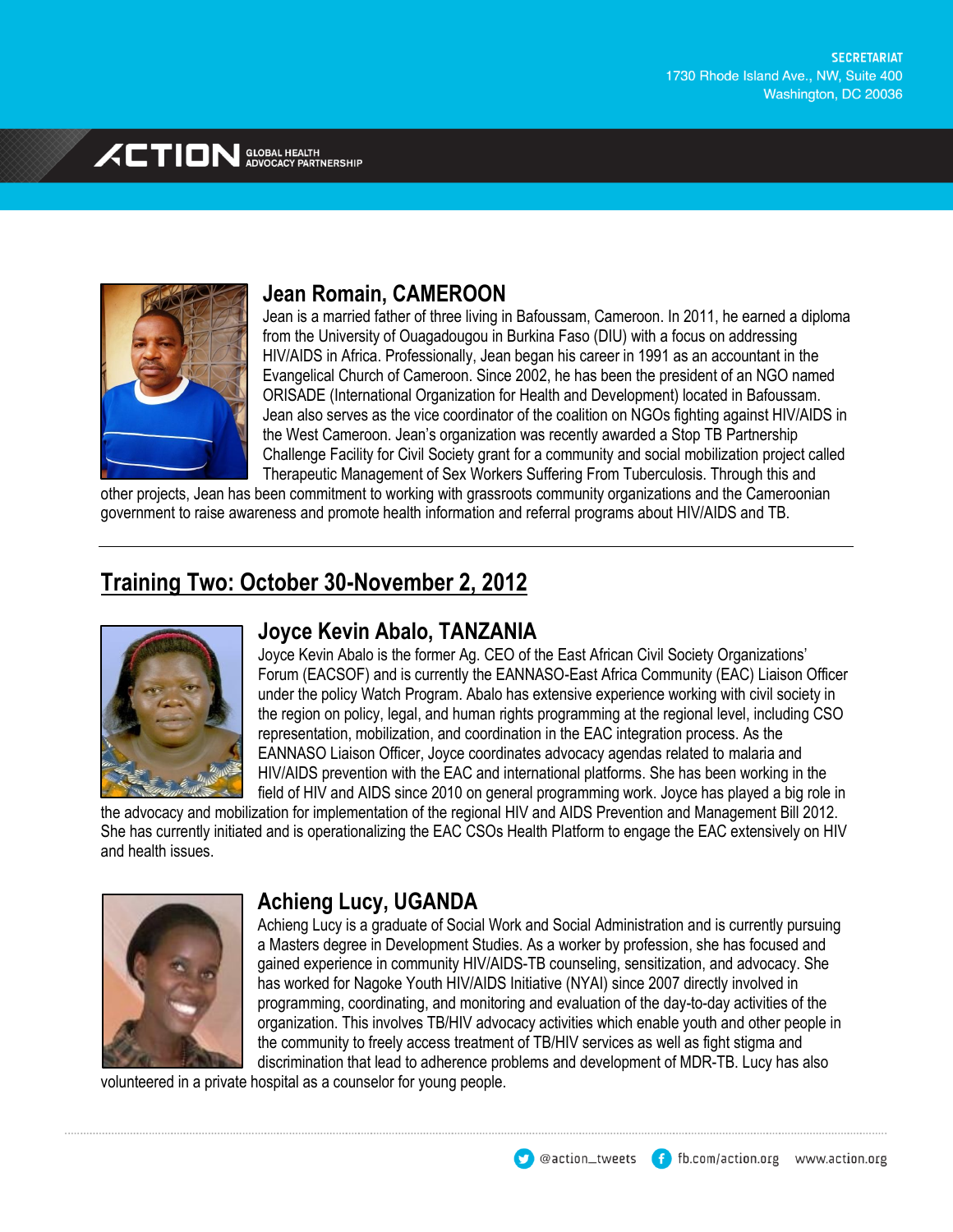

# **Jules Niyonkuru, BURUNDI**

Jules Niyonkuru lives in Gitega, Burundi and is the first born of a family of four. Both of his parents being medical doctors, he followed their path to medical school and completed the first two years then turned to Political Science for two years in England, while adding an International Relations component to his education. After graduating in 2009, he moved to Zimbabwe and volunteered for nine months at a local NGO that played the role of an umbrella body for local NGOs. Following, Jules completed a nine-month internship with the UNDP as civil society organizations' Liaison Officer and with the Monitoring and Evaluation Officer responsible for the Global Fund grant. In 2011, he returned to Burundi and volunteered at ANSS and worked mostly on communication and prevention related issues. In 2012, he was

hired as a Communication and Advocacy Officer. Jules has been confronted with HIV/AIDS his whole life. Some of his relatives are HIV positive and have died as a result of AIDS; ultimately, leaving behind orphans and fragile families. He began the fight against HIV/AIDS as a teenager doing campaigns related to prevention amongst peers at sporting events. Nowadays, he works in a field that corresponds to his area of expertise, and a very personal issue.



# **Teresia Njoki, KENYA**

Teresia Njoki is the Program Officer for African Gender and Media (GEM) and a founding member of the Personal Initiative for Positive Empowerment (PIPE). Teresia is involved with the advocacy of HIV, TB, and reproductive health issues, including the elimination of mother-to-child-transmission (MTCT) at a national and global level. She is a Social Worker by profession and has also worked with Women Fighting AIDS in Kenya and the National Empowerment Network of People Living with HIV in various capacities.



## **Erick Okioma, KENYA**

Erick Okioma lives in Kisumu Kenya, is HIV positive, and is married with four children. Currently, he is a member of Victory Post Test Group which is a community based organization founded in 2004 whose membership is comprised of individuals infected and affected by HIV/AIDS. Erick previously worked for the civil service and the for last 11 years has been serving the community as a member and coordinator of group on voluntary basis in advocacy, communication, and social mobilization around HIV/AIDS, TB, and malaria in the Nyanza Region. Erick has worked extensively with community youth to build their capacities by

involving them through participatory approaches in activities around World AIDS Day, International AIDS Candle Light Memorial, and International Woman's Day for the last eight years. Erick also participated in the review of Kenya National AIDS strategic plan (KNASP) II (2005-2009) and validation and development of KNASP III (2009-2013) representing PLWHA's. Currently he serves on Community Advisory Board HIV Research (CDC /KEMRI) representing PLWHAs, Constituency AIDS Control Committee (Kisumu town west) representing CSO'S, Community Coordinator AIDS Candle Light Memorial, and Kenya AIDS NGO Consortium - Nyanza CSO Representative.